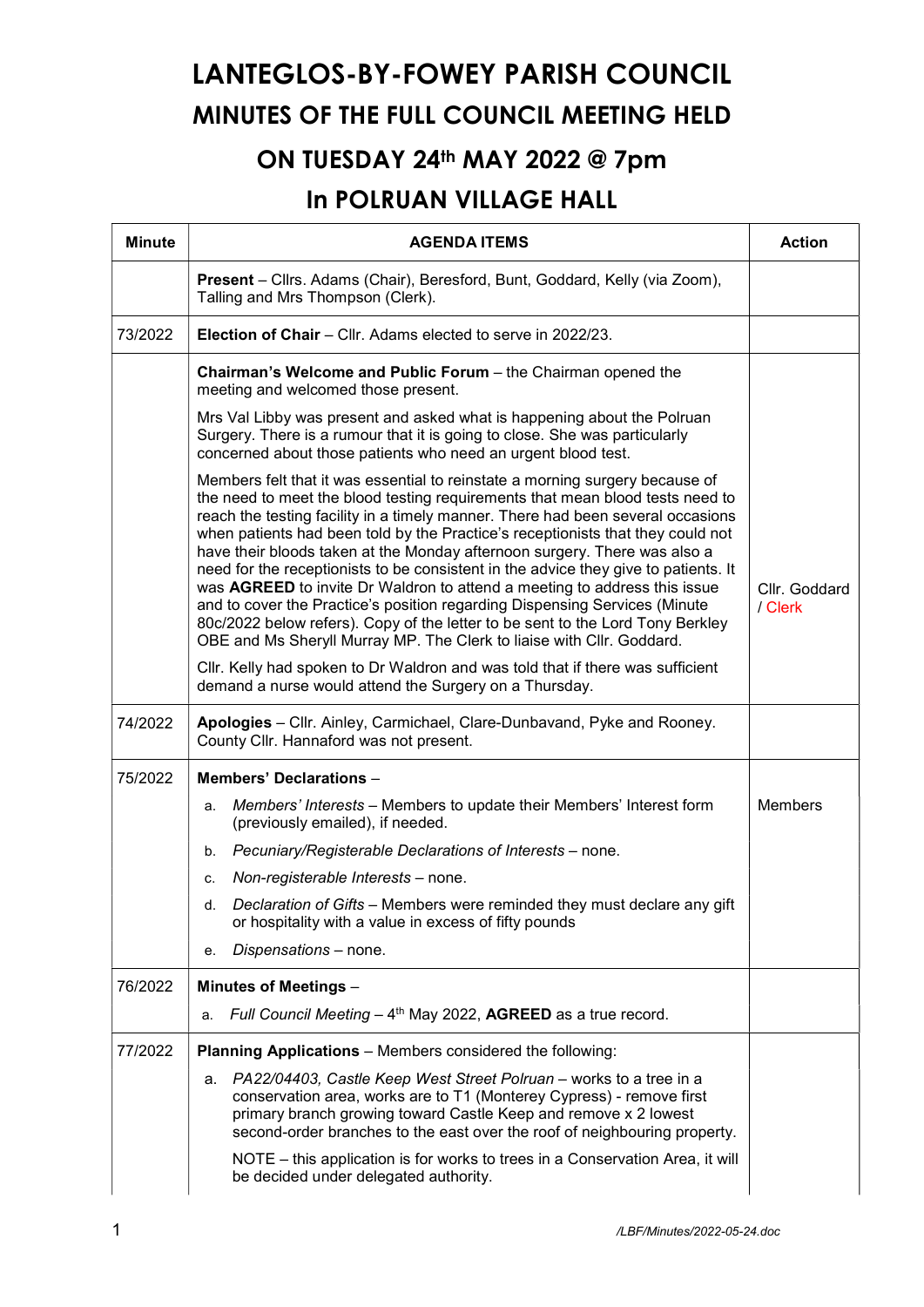|         |                                                             | b. PA22/04395, 24 West Street Polruan - proposed alterations to existing<br>outbuilding and deck. NO OBJECTION.                                                                                                                                                                                                                                                                                                                                                                                      | <b>Clerk</b> |  |  |  |  |  |  |
|---------|-------------------------------------------------------------|------------------------------------------------------------------------------------------------------------------------------------------------------------------------------------------------------------------------------------------------------------------------------------------------------------------------------------------------------------------------------------------------------------------------------------------------------------------------------------------------------|--------------|--|--|--|--|--|--|
| 78/2022 | Planning Matters - details previously emailed.              |                                                                                                                                                                                                                                                                                                                                                                                                                                                                                                      |              |  |  |  |  |  |  |
|         |                                                             | a. Social Housing Manifesto - Minute 30a/2022 refers. Members to consider<br>the manifesto and whether any amendments were needed. In the<br>absence of Cllr. Rooney this item was deferred to the June meeting.                                                                                                                                                                                                                                                                                     | Clerk        |  |  |  |  |  |  |
|         |                                                             | b. Formal Complaint – an email, approved by Members, had been sent to<br>other Parish / Town Councils to ascertain if they had similar difficulties<br>and whether they would be interested in joining forces in taking this<br>further. Deferred to the July meeting to allow time for responses to be<br>received.                                                                                                                                                                                 | Clerk        |  |  |  |  |  |  |
|         |                                                             | NOTE – a complaint can be made to the Local Government Ombudsman<br>within 12 months.                                                                                                                                                                                                                                                                                                                                                                                                                |              |  |  |  |  |  |  |
|         | C.                                                          | Viability Assessments for Rural Exception Sites (RES) - letter from<br>Cubert PC suggesting action to take if an application to build on an RES<br>is received. Details previously emailed.                                                                                                                                                                                                                                                                                                          |              |  |  |  |  |  |  |
| 79/2022 | Planning Applications Approved by CC - for information only |                                                                                                                                                                                                                                                                                                                                                                                                                                                                                                      |              |  |  |  |  |  |  |
|         | а.                                                          | PA22/01635, Old Ferry Inn Old Road Bodinnick - proposed re-roofing<br>and addition of new roof light on south elevation.                                                                                                                                                                                                                                                                                                                                                                             |              |  |  |  |  |  |  |
|         |                                                             | b. PA22/03595, 8 St Saviours Hill Polruan – non-material amendment in<br>relation to decision notice PA21/07112 dated 28.09.2021: glazed link/flat<br>roof sections between proposed dormers removed on front and rear of<br>roof and reinstated as pitched slate roof; proposed first floor outrigger<br>cladding revised from render to timber cladding; external down-lighter by<br>rear entrance door and terrace door; and other minor material revisions to<br>balustrades, doors and windows. |              |  |  |  |  |  |  |
|         |                                                             |                                                                                                                                                                                                                                                                                                                                                                                                                                                                                                      |              |  |  |  |  |  |  |
| 80/2022 |                                                             | <b>Environmental / Amenity Matters</b> – including any items received after the<br>agenda had been published.                                                                                                                                                                                                                                                                                                                                                                                        |              |  |  |  |  |  |  |
|         |                                                             | a. Public Conveniences - Members considered:                                                                                                                                                                                                                                                                                                                                                                                                                                                         |              |  |  |  |  |  |  |
|         |                                                             | St Saviour's WCs - deferred to future meeting.<br>i.                                                                                                                                                                                                                                                                                                                                                                                                                                                 | Working      |  |  |  |  |  |  |
|         |                                                             | Working Party: Cllrs. Adams, Clare-Dunbavand, Goddard and Kelly.                                                                                                                                                                                                                                                                                                                                                                                                                                     | Party        |  |  |  |  |  |  |
|         |                                                             | ii.<br>Frogmore WCs - nil to report.                                                                                                                                                                                                                                                                                                                                                                                                                                                                 |              |  |  |  |  |  |  |
|         |                                                             | The Quay WCs - nil to report.<br>iii.                                                                                                                                                                                                                                                                                                                                                                                                                                                                |              |  |  |  |  |  |  |
|         |                                                             | iv. Regular Maintenance Schedule - deferred to future meeting.                                                                                                                                                                                                                                                                                                                                                                                                                                       |              |  |  |  |  |  |  |
|         |                                                             | Legionella Testing – Mrs Kelly reported the water temperature is $10^{\circ}$<br>v.<br>in the toilet blocks.                                                                                                                                                                                                                                                                                                                                                                                         |              |  |  |  |  |  |  |
|         | b.                                                          | $Shop - in$ the absence of Cllr. Ainley there was no an update regarding<br>the future provision of a shop in Polruan.                                                                                                                                                                                                                                                                                                                                                                               |              |  |  |  |  |  |  |
|         | c.                                                          | Polruan Surgery - Members considered                                                                                                                                                                                                                                                                                                                                                                                                                                                                 |              |  |  |  |  |  |  |
|         |                                                             | Appointments – complaint i.r.o. unavailability of appointments.<br>i.<br>Covered by discussion in the Public Forum.                                                                                                                                                                                                                                                                                                                                                                                  |              |  |  |  |  |  |  |
|         |                                                             | Dispensing Services - Cllr. Goddard reported:<br>ii.                                                                                                                                                                                                                                                                                                                                                                                                                                                 |              |  |  |  |  |  |  |
|         |                                                             | 1. Fowey River Practice had not responded.                                                                                                                                                                                                                                                                                                                                                                                                                                                           |              |  |  |  |  |  |  |
|         |                                                             | 2. NHS England had responded and tried to explain the<br>situation clearly, however there are discrepancies in this and<br>the Regulations, and while helpful in bringing more clarity to<br>the Regulations doesn't answer specific questions.                                                                                                                                                                                                                                                      |              |  |  |  |  |  |  |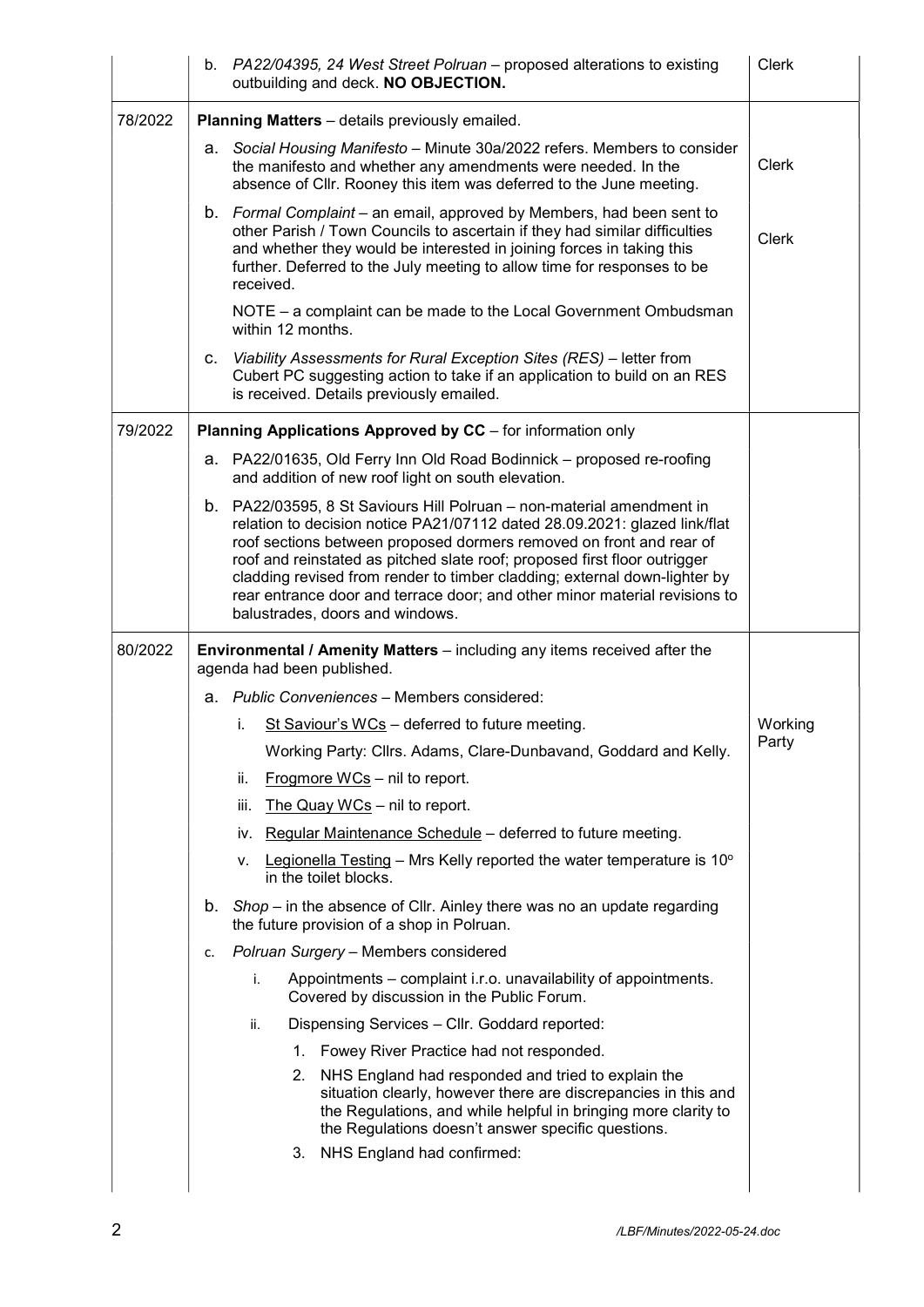|         |    |            |                            | $\circ$ | That Lanteglos is a Controlled Locality and can<br>dispense to patients living more than 1.6km from Fowey<br>pharmacy.                                                                                                                                                                                                                                                                        |                    |
|---------|----|------------|----------------------------|---------|-----------------------------------------------------------------------------------------------------------------------------------------------------------------------------------------------------------------------------------------------------------------------------------------------------------------------------------------------------------------------------------------------|--------------------|
|         |    |            |                            | $\circ$ | That the 1.6km is 'as the crow flies' and has been tested<br>through the NHS process.                                                                                                                                                                                                                                                                                                         |                    |
|         |    |            | 4.                         |         | The letter states that 'historic rights' are not specific terms in<br>the 2013 Regulations. The term does appear in the 2013<br>Regulations to explain 'historic rights' specifically relating to<br>dispensing Doctors, but the term did appear more<br>comprehensively in the 1983 Regulations and there is<br>provision for the carryover of 'rights' which were previously<br>determined. |                    |
|         |    |            | 5.                         |         | The letter states that the 'Reserved Locality' test (for<br>dispensing to patients less than 1.6km from a pharmacy)<br>cannot be determined as it is dependent upon an application<br>for a new Pharmacy.                                                                                                                                                                                     |                    |
|         |    |            | 6.                         |         | The letter refutes any basis for any patient receiving<br>prescriptions from the surgery historically and explains the<br>fact that there has been as a misunderstanding of the<br>Regulations (by implication by the Surgery).                                                                                                                                                               |                    |
|         |    |            | It was <b>RESOLVED</b> to: |         |                                                                                                                                                                                                                                                                                                                                                                                               | Cllr. Goddard      |
|         |    |            |                            |         | 1. Write again to seek further clarification of points 4 and 5 as the<br>precedents are as important as the current Regulations, and there<br>is some misunderstanding over the point we intended to make.                                                                                                                                                                                    |                    |
|         |    |            |                            |         | 2. Write to Fowey River Practice reminding them of correspondence<br>so far and inviting the Principals to a meeting of the Council<br>(perhaps closed) to discuss, NHS England's response, the<br>implementation of the regulations in Polruan and Bodinnick<br>historically, and a way forward (not least how to communicate this).                                                         |                    |
|         |    | 3.         |                            |         | Include in that letter our wish to discuss wider issues surrounding<br>the surgery as well as dispensing.                                                                                                                                                                                                                                                                                     |                    |
|         |    |            | the crow flies'.           |         | 4. Write to Cornwall Health and Well Being Board raising points on<br>boundaries and designation and the interpretation of the 1.6km 'as                                                                                                                                                                                                                                                      |                    |
|         |    |            |                            |         | 5. Consider compiling details of the provision of services from the<br>pharmacy and sending to NHS England.                                                                                                                                                                                                                                                                                   |                    |
|         |    |            |                            |         | 6. Consider publication of information to our constituents.                                                                                                                                                                                                                                                                                                                                   |                    |
|         |    | 7.         | Ombudsman.                 |         | Review rights if appeal to the 'as the crow flies', NHS England have<br>only discussed their internal process there will probably be an                                                                                                                                                                                                                                                       |                    |
|         |    | 8.         |                            |         | Copy our MP into correspondence relating to these matters.                                                                                                                                                                                                                                                                                                                                    |                    |
|         |    |            |                            |         | c. Betty Woons Footpath - there had been no update from Mr Chris Monk,<br>Countryside Access Team i.r.o. the injured residents request for the steps<br>to be smoothed and a handrail installed. The Clerk to pursue.                                                                                                                                                                         | <b>Clerk</b>       |
|         |    |            | but will be shortly.       |         | d. Whitecross Village Green - due to Members' sickness the letters to<br>residents requesting they do not park on the Green had not yet been sent                                                                                                                                                                                                                                             | Members /<br>Clerk |
|         |    |            |                            |         | e. Cornwall AONB's Monumental Improvement project - The National<br>Lottery Heritage Fund have awarded almost £500k funding to the project.                                                                                                                                                                                                                                                   |                    |
| 81/2022 |    | published. |                            |         | Highway Matters - including any items received after the agenda had been                                                                                                                                                                                                                                                                                                                      |                    |
|         | а. |            | obstructing the path.      |         | Parking Restrictions – a copy of the Traffic Regulation Order for Polruan<br>had been provided by Ms Zoe Hall, CC. Copy previously emailed. Chapel<br>Lane is not included but the Police may be able to help if vehicles are                                                                                                                                                                 |                    |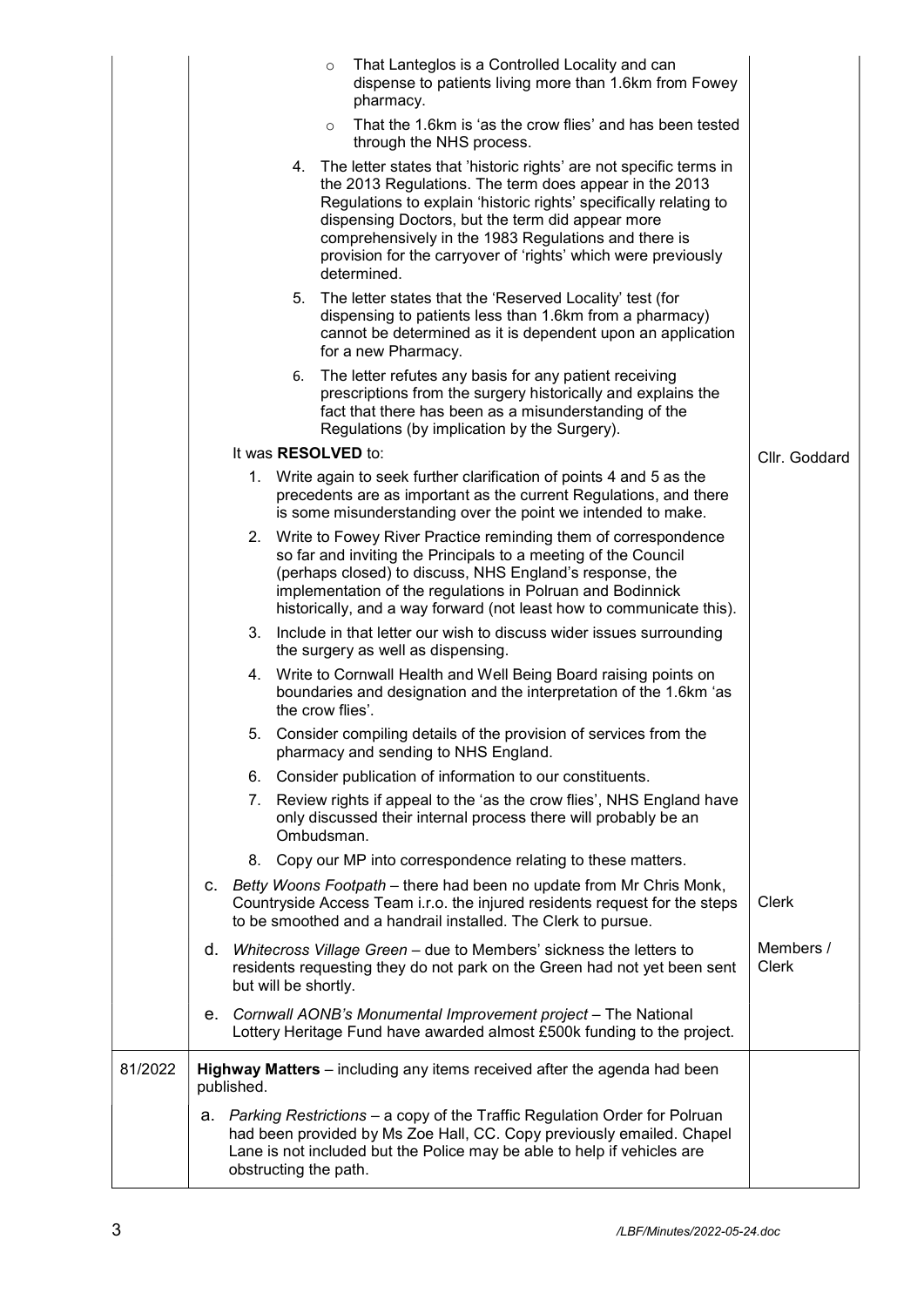| 82/2022 | Election of Vice Chair 2022/23 - deferred to the next meeting. | <b>Clerk</b>                                                                                                                                                                                                                                                                                    |                                                            |  |  |
|---------|----------------------------------------------------------------|-------------------------------------------------------------------------------------------------------------------------------------------------------------------------------------------------------------------------------------------------------------------------------------------------|------------------------------------------------------------|--|--|
| 83/2022 | Appointment of Members to Committees / Outside Bodies -        |                                                                                                                                                                                                                                                                                                 |                                                            |  |  |
|         |                                                                | a. Polruan Village Hall Committee - Cllr. Kelly elected to serve in 2022/23.                                                                                                                                                                                                                    |                                                            |  |  |
|         |                                                                | b. Fowey Harbour Port Users Group - Cllr. Carmichael elected to serve in<br>2022/23.                                                                                                                                                                                                            |                                                            |  |  |
|         | с.                                                             | Whitecross Village Hall Committee – Cllr. Bunt elected to serve in 2022/23.                                                                                                                                                                                                                     |                                                            |  |  |
|         | d.                                                             | The Churchyard Guild - Cllr. Beresford elected to serve in 2022/23.                                                                                                                                                                                                                             |                                                            |  |  |
|         |                                                                | e. Age Concern - post no longer needed.                                                                                                                                                                                                                                                         |                                                            |  |  |
|         | f.                                                             | Staffing Committee (four posts) - Cllrs. Adams, Beresford, Kelly and Talling<br>elected to serve in 2022/23.                                                                                                                                                                                    |                                                            |  |  |
| 84/2022 |                                                                | Administrative Matters - not covered elsewhere on the agenda.                                                                                                                                                                                                                                   |                                                            |  |  |
|         | а.                                                             | Preferred Contractors List - Cllr. Talling said it was essential that those on<br>the list to carry out the work have the relevant qualifications / "tickets". Cllrs.<br>Beresford, Talling, and Goddard will review the list and report back. The<br>Clerk to resend a copy of the list.       | Cllrs. Talling,<br>Beresford,<br>Goddard /<br><b>Clerk</b> |  |  |
|         | b.                                                             | Risk Assessment – copy previously emailed. Members considered and<br><b>APPROVED</b> the document. The Clerk to place a copy on the website.                                                                                                                                                    | Clerk                                                      |  |  |
| 85/2022 |                                                                | <b>Financial Matters -</b>                                                                                                                                                                                                                                                                      |                                                            |  |  |
|         | а.                                                             | Accounts for Payment – schedule No.2022/23-02, to a value of £4,095.78<br>was APPROVED for payment. A copy of the payment schedule had been<br>circulated via email. The Clerk to place a copy on the website.                                                                                  | <b>Clerk</b>                                               |  |  |
|         |                                                                | Noted Zurich had amended the policy and waived the additional charge for<br>the period between now and the renewal date. Upon renewal, the<br>additional charge for the revised rebuild values will be £314.06. This<br>brings the revised premium to £1,120.92.                                |                                                            |  |  |
|         |                                                                | The Clerk confirmed that under the terms of the lease with Polruan Town<br>Trust the PC was obliged to insure The Quay WCs.                                                                                                                                                                     |                                                            |  |  |
|         |                                                                | b. Budget Monitor - a copy of the budget monitor was previously emailed.<br>Members <b>CONFIRMED</b> :                                                                                                                                                                                          |                                                            |  |  |
|         |                                                                | i. Earmarked Reserves - £10K for Community shop $+$ £10K for<br>replacement bus shelter.                                                                                                                                                                                                        |                                                            |  |  |
|         |                                                                | ii. Reserves Statement – that the minimum level of free reserves shall be<br>not less than 6 months normal expenditure, i.e. £25,000 and the<br>maximum level £40,000.                                                                                                                          |                                                            |  |  |
|         | C.                                                             | Bank Reconciliation - copy of the Bank Reconciliation was emailed.                                                                                                                                                                                                                              |                                                            |  |  |
|         |                                                                | d. End of Year Accounts $2021/22 - a$ copy of the Income and Expenditure<br>account attached. The Clerk to send a copy to the Chair for signing.                                                                                                                                                | Clerk                                                      |  |  |
|         |                                                                | i.<br>Internal Auditor's Report - Members considered the comments /<br>recommendations.                                                                                                                                                                                                         |                                                            |  |  |
|         |                                                                | Point B. VAT on direct debit invoices for the year should be<br>checked to see if this has occurred elsewhere and the next<br>VAT claim adjusted accordingly. A check had revealed two<br>missed VAT items $(E1.45 + E1.04)$ . These will be reclaimed<br>when the next VAT submission is made. | Clerk                                                      |  |  |
|         |                                                                | Point D: The general reserve stands at £66,663 equating to<br>$\bullet$<br>130% of gross expenditure which is above generally accepted<br>parameters. Covered by Minute 85b[i]/2022 above.                                                                                                      |                                                            |  |  |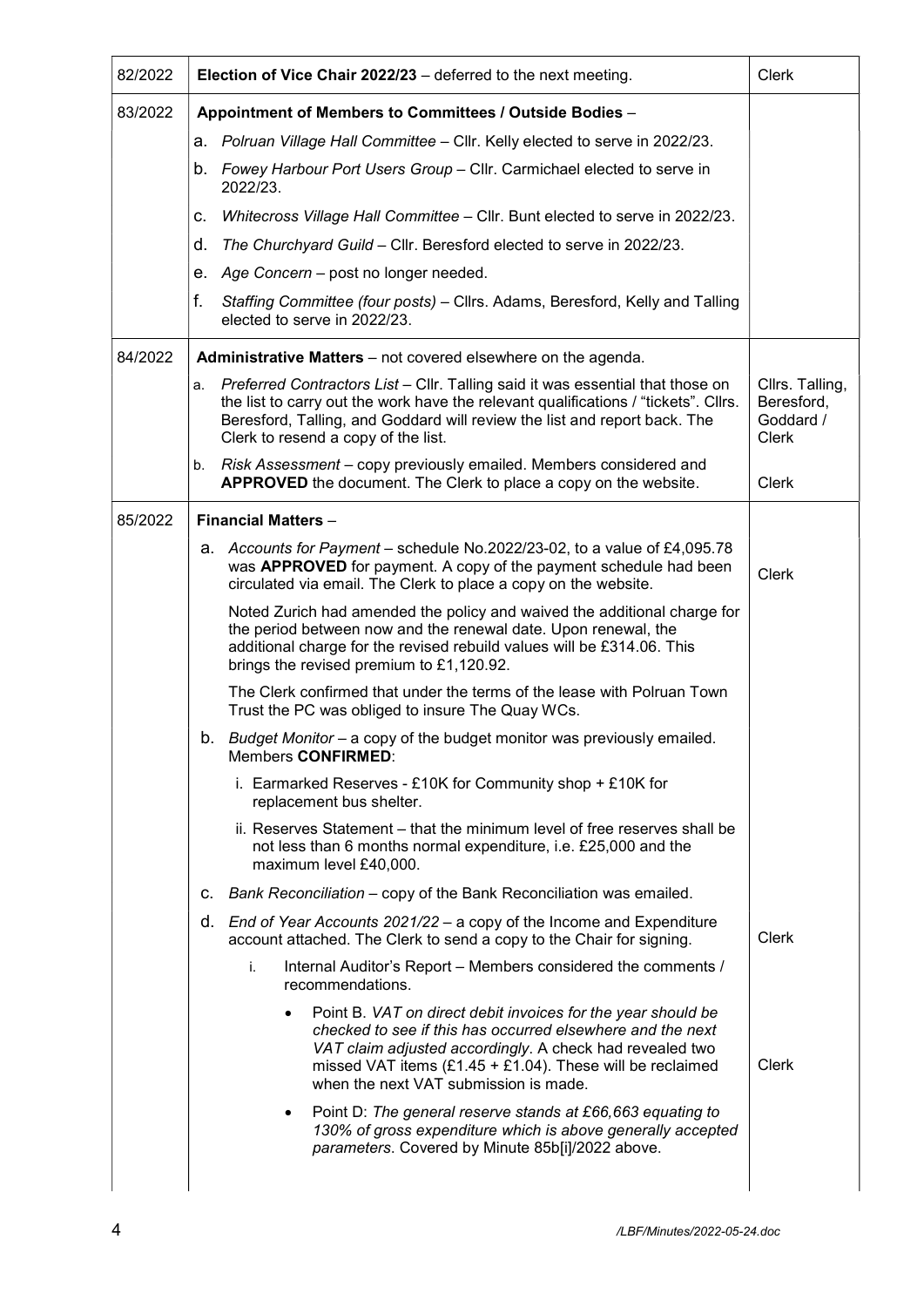|         |                                                                                                        | Point G: The national pay award has been currently<br>implemented there was however an error in the calculation of<br>back-pay resulting in a small overpayment. An overpayment<br>of £13 will be deducted from the Clerk's June gross salary.                                                                                                          | <b>Clerk</b>             |  |  |  |  |  |
|---------|--------------------------------------------------------------------------------------------------------|---------------------------------------------------------------------------------------------------------------------------------------------------------------------------------------------------------------------------------------------------------------------------------------------------------------------------------------------------------|--------------------------|--|--|--|--|--|
|         |                                                                                                        | Recommendation 1: The minimum and maximum level of free<br>$\bullet$<br>reserves required should be considered as part of the budget<br>setting process in future and be recorded in the Minutes. The<br>requirement, or not, for a contingency sum should also form<br>part of the budget discussions. Covered by Minute<br>85b[ii]/2022 above.        |                          |  |  |  |  |  |
|         |                                                                                                        | Annual Governance Statement - Members considered and<br>ii.<br><b>APPROVED</b> the statement.                                                                                                                                                                                                                                                           |                          |  |  |  |  |  |
|         |                                                                                                        | Accounting Statement – Members received and <b>ACCEPTED</b> the<br>iii.<br>accounts, prior to submission to the External Auditor and to<br>consider any matters raised by their Internal Auditor.                                                                                                                                                       |                          |  |  |  |  |  |
|         |                                                                                                        | The Clerk to submit the accounts to the External Auditor and place a copy<br>on the PC's website.                                                                                                                                                                                                                                                       | Clerk                    |  |  |  |  |  |
|         |                                                                                                        | e. CIL Reports – revised reports had been submitted to Mr Ryan Searle, CC<br>and copies placed on the PC's website.                                                                                                                                                                                                                                     |                          |  |  |  |  |  |
| 86/2022 |                                                                                                        | Documentation / Correspondence - not covered elsewhere on the agenda                                                                                                                                                                                                                                                                                    |                          |  |  |  |  |  |
|         |                                                                                                        | a. Forest for Cornwall - Spring Newsletter. Previously emailed.                                                                                                                                                                                                                                                                                         |                          |  |  |  |  |  |
| 87/2022 |                                                                                                        | Diary Dates -                                                                                                                                                                                                                                                                                                                                           |                          |  |  |  |  |  |
|         |                                                                                                        | a. Full Council Meeting - Tuesday 28th June 2022, Polruan Village Hall.                                                                                                                                                                                                                                                                                 |                          |  |  |  |  |  |
|         |                                                                                                        | b. Clerk's Leave – $26th$ May to $6th$ June 2022 (inclusive).                                                                                                                                                                                                                                                                                           |                          |  |  |  |  |  |
| 88/2022 | Information Only / Future Agenda Items -                                                               |                                                                                                                                                                                                                                                                                                                                                         |                          |  |  |  |  |  |
|         | а.                                                                                                     | Jubilee Tree for Whitecross Green – to establish where on The Green the<br>Jubilee Tree can be sited, Mr Meike Weiser, CC had been provided with<br>an aerial map. They will now undertake a desktop survey, by contacting all<br>the utility providers. Once they have their replies they will determine if an<br>on-site scan might be needed or not. |                          |  |  |  |  |  |
|         |                                                                                                        | b. Public Rights of Way (PROWs) -                                                                                                                                                                                                                                                                                                                       |                          |  |  |  |  |  |
|         |                                                                                                        | Hall Walk - Cllr. Goddard reported an elderly resident had fallen<br>İ.<br>using the path which is made dangerous by tree roots. He will<br>provide the Clerk with a photograph for forwarding to the Countryside<br>Access Team.                                                                                                                       | Cllr. Goddard<br>/ Clerk |  |  |  |  |  |
|         |                                                                                                        | Grass Verge, Bodinnick - Cllr. Talling will cut the verge to enable<br>ii.<br>access to the public bench on site. The Clerk to ask the contractor to<br>cut the footpaths and weed spraying as a matter of urgency.                                                                                                                                     | Cllr. Talling            |  |  |  |  |  |
|         |                                                                                                        | c. St John's Church – the Clerk to forward a grant application form to Cllr.<br>Talling for use by the Church.                                                                                                                                                                                                                                          | <b>Clerk</b>             |  |  |  |  |  |
|         | <b>Outside Authorities / Bodies</b> – Members received reports from outside<br>authorities as follows: |                                                                                                                                                                                                                                                                                                                                                         |                          |  |  |  |  |  |
|         |                                                                                                        | a. County Councillor – in the absence of Cllr. Edwina Hannaford there<br>was no report.                                                                                                                                                                                                                                                                 |                          |  |  |  |  |  |
|         |                                                                                                        | b. Police – PCSO Cocks reported that between $1st$ and $30th$ April 2022<br>there were 3 crimes. 1 common assault and 2 Dog Control crimes. Cllr.                                                                                                                                                                                                       |                          |  |  |  |  |  |